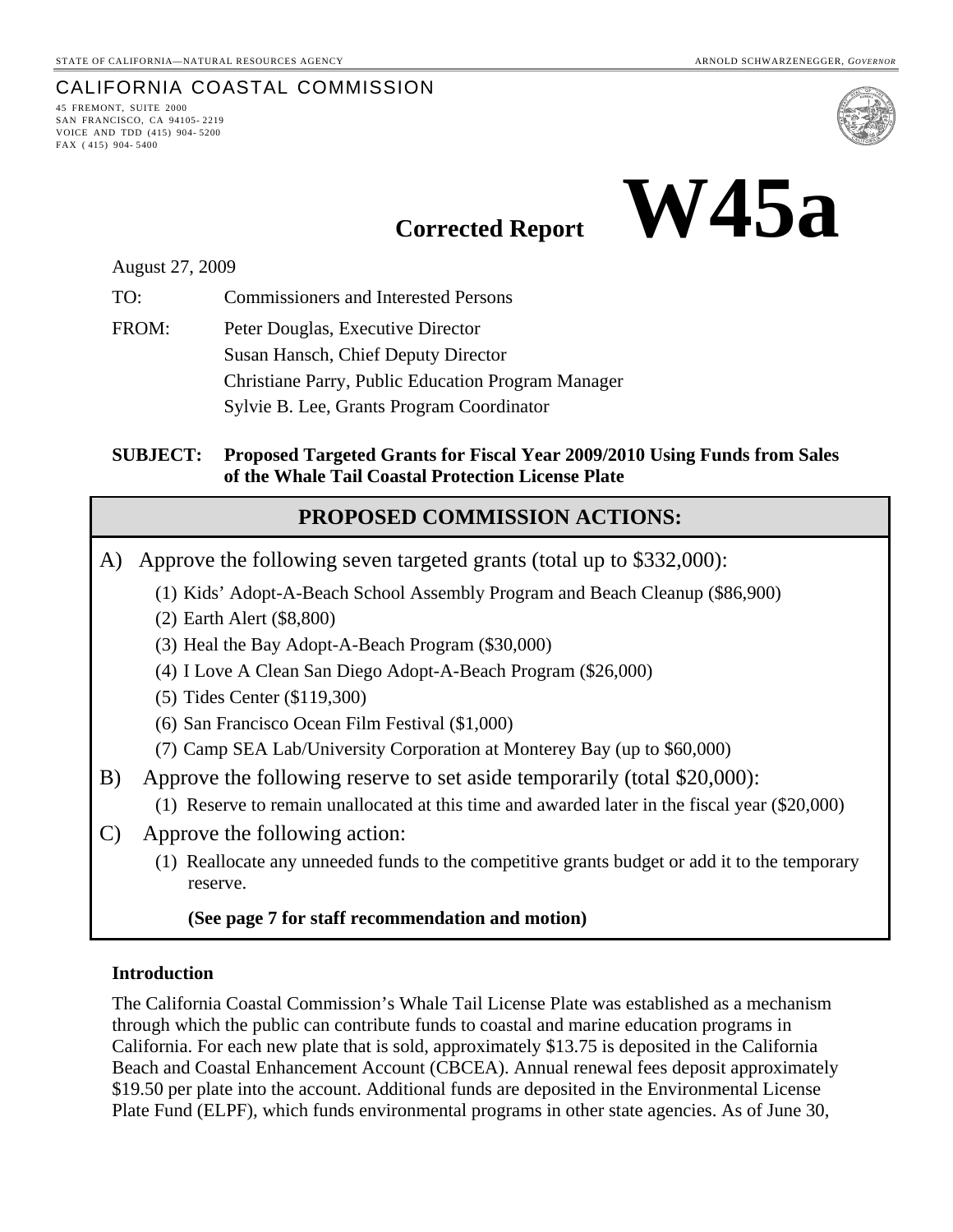2009, over 183,000 license plates have been sold. Sales and renewal fees (plus miscellaneous other small fees) have contributed \$14.4 million to the CBCEA, and \$33.7 million to the ELPF. (The additional fees that are charged for personalized plates go to the ELPF.)

California Vehicle Code Section 5067 dictates how the funds raised by sales of the Whale Tail plate and deposited in the CBCEA account are to be used:

"Upon appropriation by the legislature, the money in the account (CBCEA) shall be allocated by the Controller as follows: (A) First to the California Coastal Commission for expenditure for the Adopt-A-Beach program, the Beach Cleanup Day program, coastal public education programs, and grants to local governments and nonprofit organizations for the costs of operating and maintaining public beaches related to these programs." (B) Second, from funds remaining after the allocation required under subparagraph (A), to the State Coastal Conservancy for coastal natural resource restoration and enhancement projects and for other projects consistent with the provisions of Division 21 (commencing with Section 31000) of the Public Resources Code. (As amended in 2004 in Budget Trailer Bill SB 1107.)

#### **Grantmaking Budget**

The final budget for FY2009/10 includes \$704,000 in funds from the CBCEA for local assistance grants. This report describes the staff's recommendations for expenditure of these funds.

The staff proposes to devote 50 percent of the funding (\$352,000) for grants to targeted projects. These are high priority projects that are an outgrowth of work begun under previous Commission grants or linked to existing Commission programs and the goals of the Commission's strategic plan.

The staff proposes to allocate the remaining 50 percent of the funding (\$352,000) to the competitive grants program for coastal and marine education projects throughout California. Commission action on the individual competitive grants will be required at a future meeting, following advertisement of the availability of grant funds.

# **A) APPROVAL OF SEVEN TARGETED GRANTS**

The staff is eager to continue applying the proceeds of the Whale Tail Plate sales to coastal and marine education and related projects to educate and involve the public in the protection of marine and coastal resources. In addition, the implementation of these programs will make visible to the public the positive impacts of the license plate program. In turn, this heightened visibility will help generate additional sales.

The staff recommends seven projects for immediate funding. These projects are consistent with the legislative requirements and with the criteria applied to the competitive grants program. The grants will be subject to the reporting requirements and rules as set forth for the Whale Tail Competitive Grants. The staff recommends the following grants:

- (1) Kids' Adopt-A-Beach School Assembly Program and Beach Cleanup (\$86,900)
- (2) Earth Alert (\$8,800)
- (3) Heal the Bay Adopt-A-Beach Program (\$30,000)
- (4) I Love A Clean San Diego Adopt-A-Beach Program (\$26,000)
- (5) Tides Center (\$119,300)
- (6) San Francisco Ocean Film Festival (\$1,000)
- (7) Camp SEA Lab (up to \$60,000)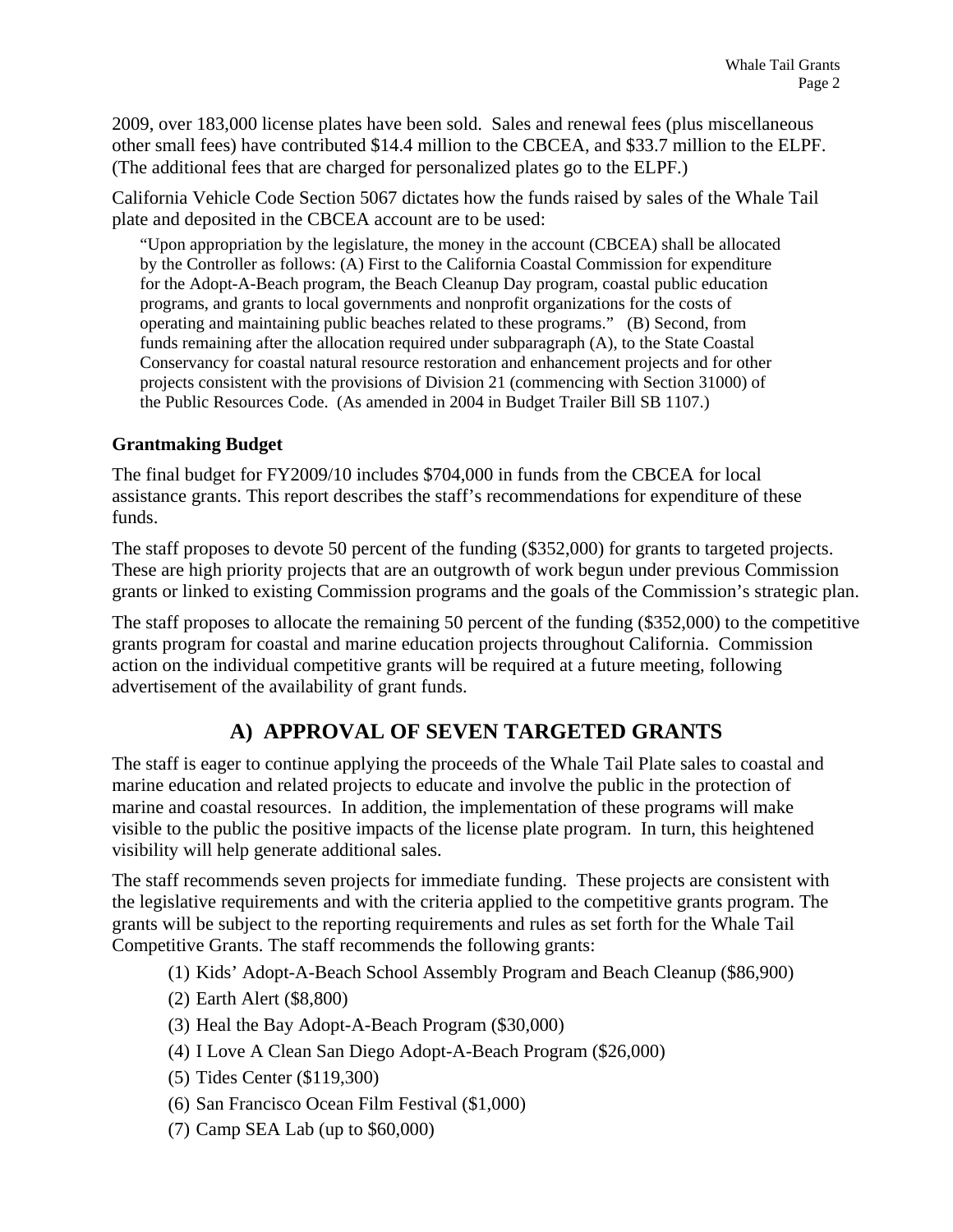#### **(1) \$86,900 for Kids' Adopt-A-Beach School Assembly Program and Beach Cleanup**

This program was started in Los Angeles County in 1993 by the Malibu Foundation for Environmental Education with the support of the Coastal Commission. The assembly program involves presenting slides and discussing the dangers of debris in the world's oceans, recycling, litter reduction, and the storm drain system. Children are motivated to care for the marine environment and then given something to do about it by conducting a beach cleanup on "Ocean Day," coinciding with World Ocean Day on June 8th. The program provides participating schools with bus transportation to the beach. At the conclusion of the cleanup, the students create an aerial art project by standing in formation to spell out an ocean conservation message on the sand, which typically receives wide exposure in the press and makes the event memorable for participants. This program targets low-income and inland communities.

**Program History.** In FY1997/98, the program came to the San Francisco Bay Area, where the program is currently coordinated by Richardson Bay Audubon. In FY1998/99, the Commission launched a program in San Diego in partnership with I Love a Clean San Diego. In FY2000/01 the program expanded inland through funding to Fresno Chaffee Zoo for Fresno students to travel to Monterey Bay, and in FY2001/02 it expanded to Humboldt County (now coordinated by Friends of the Dunes). In FY2002/03, sites were added in Orange County (now managed by Orange County Coastkeeper) and San Luis Obispo County (involving students from Tulare County; this site held its final program in FY2007/08). The Commission provided the program with \$28,000 in FY1998/99 and FY1999/2000, \$40,000 in FY2000/01, \$54,000 in FY2001/02, \$85,500 in FY2002/03, \$84,700 in FY2003/04, \$88,500 in FY2004/05 and FY2005/06, \$107,740 in FY2006/07, \$98,500 in FY2007/08, and \$86,900 in FY2008/09, divided each year into grants to partner organizations.

**Proposal.** For FY2009/10, the staff proposes a total of \$86,900 to continue to support programs in the geographic regions listed above while providing grantees with the same level of funding as last year.

#### **(2) \$8,800 for Earth Alert's "Heroes of the Coast" Project**

Earth Alert, Inc. is a nonprofit organization working in environmental media, including the creation of low-budget documentaries. Earth Alert's members have nearly finished compiling an oral history of Proposition 20, the initiative that created the Coastal Act. The oral history consists of several dozen video interviews with key figures involved with Proposition 20, such as Ellen Stern Harris, Dorothy Green, Peter Douglas, and Don May.

**Program History.** This organization has not previously received any Whale Tail Grants.

**Proposal.** Earth Alert is requesting funding to complete the final three interviews with former Executive Director Joe Bodovitz and activist Janet Adams, and for commentary, California historian Kevin Starr. All videos will be converted to a digital format, and Earth Alert is also requesting funding to duplicate the footage onto DVDs. Then Earth Alert would distribute 15-18 of the interviews it deems most significant to the library collections of universities located in California's coastal counties. Copies of 26 different interviews would be distributed for possible airing on public access television stations. Each of the 26 would also be uploaded to a website for free viewing by the public. Availability of these oral histories would be publicized through a news service.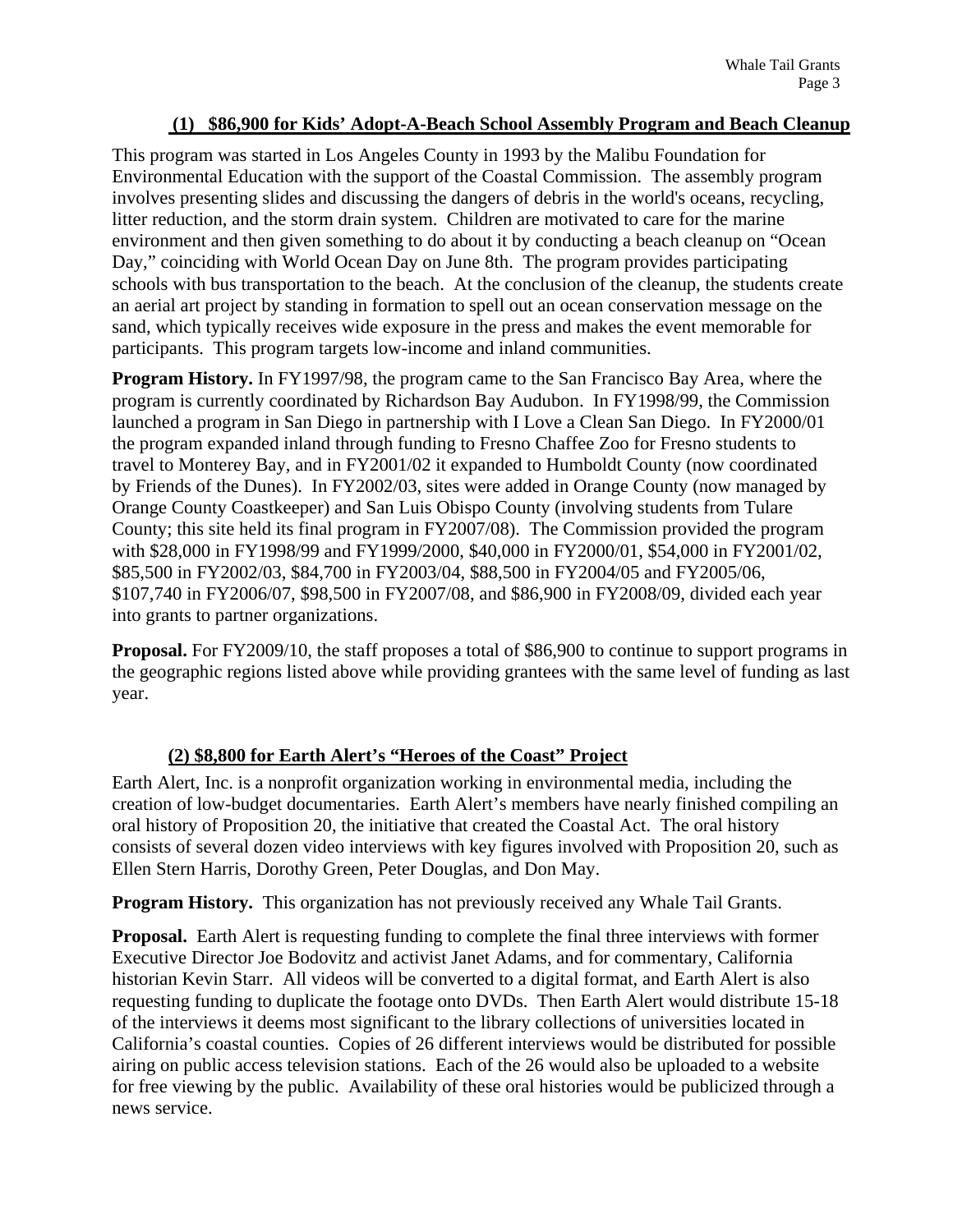#### **(3) \$30,000 for Heal the Bay Adopt-A-Beach Program**

Heal the Bay is an environmental organization serving as the coordinator for both the Adopt-A-Beach Program and Coastal Cleanup Day for Los Angeles County. As the coordinator of the Adopt-A-Beach program, the organization arranges cleanups for volunteers, provides them with supplies, holds monthly "Nothin' But Sand" public cleanup events, collects data on trash collected, and also offers an educational component.

This educational component includes presentations to Adopt-A-Beach volunteers; bus transportation to bring students from inland, underserved schools to the beach for participation in exploration and cleanups; an educational presentation about ocean pollution and beach safety prior to the student cleanups; having the participating schools conduct a data analysis of the trash collected; and cleanups at inland schoolyards and creeks to stress their connection with the coast.

**Program History.** Heal the Bay received three competitive Adopt-A-Beach grants in FY1998/99 through FY2000/01. Beginning in FY2002/03, the Commission has supported Heal the Bay's Adopt-A-Beach Program through the targeted grants program instead. Since Adopt-A-Beach is a Coastal Commission program, it fits the goal of the targeted grants by carrying out activities associated with Commission programs. Heal the Bay's Adopt-A-Beach Program is highly innovative and reaches over 20,000 people annually.

**Proposal.** Staff proposes supporting Heal the Bay with a new \$30,000 grant for the Adopt-A-Beach program. In the coming year Heal the Bay plans to use the money to continue operating the Adopt-A-Beach Program.

### **(4) \$26,000 for I Love A Clean San Diego Adopt-A-Beach Program**

I Love A Clean San Diego (ILACSD) has been conducting community-based environmental education programs since 1968. The organization coordinates San Diego County's Adopt-A-Beach Program as well as the Kids' School Assembly and Beach Cleanup Program, and also serves as a coordinator for Coastal Cleanup Day.

**Program History.** In FY2002/03, ILACSD received a \$20,000 competitive Whale Tail Grant to enhance its Adopt-A-Beach program and promote greater community participation. Staff encouraged new beach cleanup volunteers and educated them about threats to a healthy coastal and marine environment. They also acknowledged volunteers by placing placards at 30 different stretches of adopted beach. In FY2004/05 ILACSD received a \$27,000 targeted grant to update the 30 signs at adopted beaches, recruit volunteers to adopt an additional 30 stretches of beach and place new signs at those locations, create an interactive Adopt-A-Beach web page, and deliver interpretive presentations to volunteers at their cleanups. In FY2005/06 the Commission provided a \$25,000 targeted grant to continue support and add a component whereby volunteers would be able to adopt an inland waterway that drains to the San Diego coast. Other targeted grants were provided in the amounts of \$22,500 in FY2007/08 and \$26,100 in FY2008/09.

**Proposal.** Staff proposes providing I Love A Clean San Diego with a targeted grant of \$26,000 to continue the organization's enhanced Adopt-A-Beach program and continue to enhance the component focusing on inland waterways. As with Heal the Bay's Adopt-A-Beach activities, this program carries out activities associated with Commission programs. The program is innovative and far-reaching.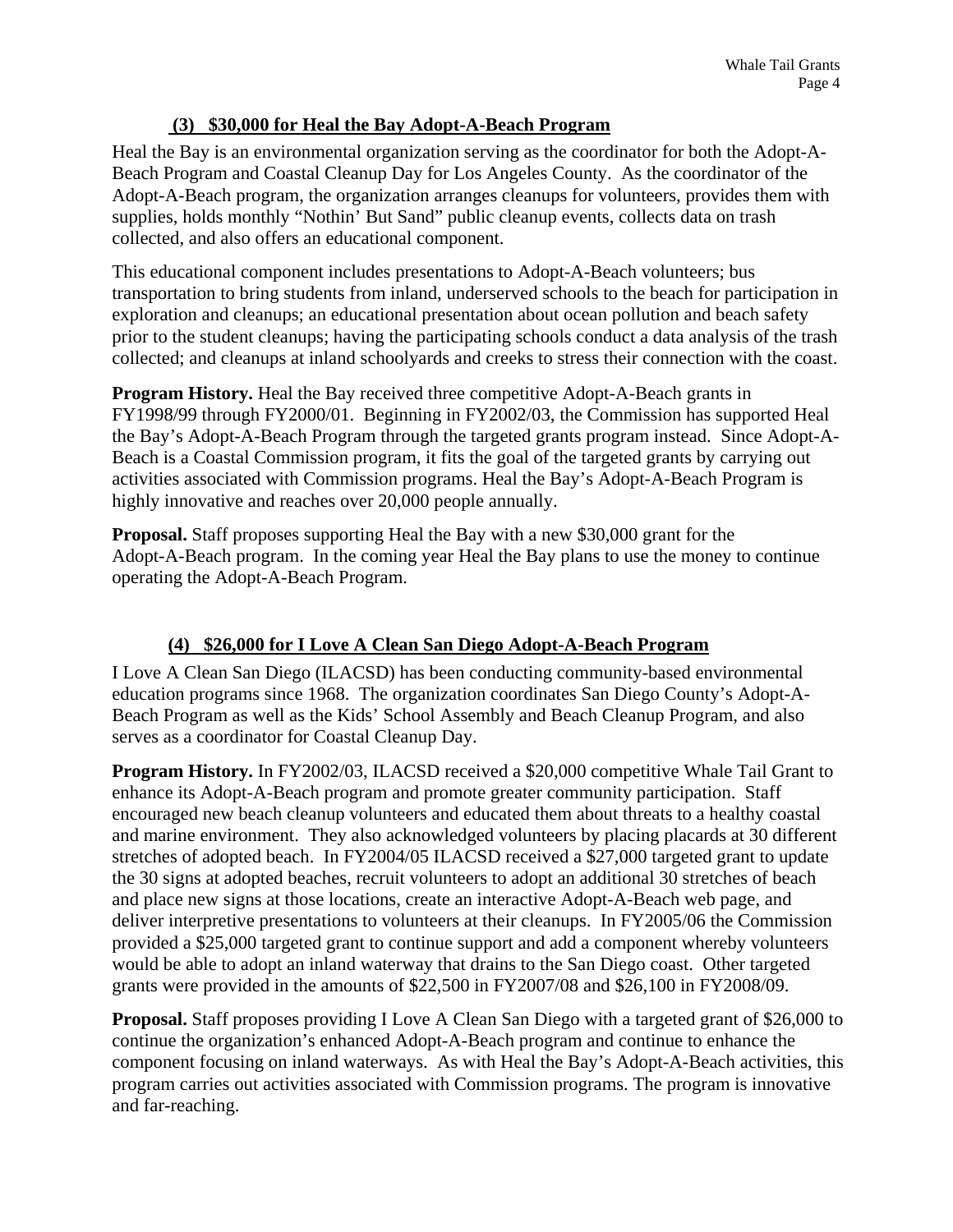#### **(5) \$119,300 for the Tides Center/Marine Education Project for School-Based Marine Education and the Community-Based Restoration and Education Program**

The mission of the Marine Education Project (MEP) is to preserve and restore the biodiversity and health of California's coastal and marine ecosystems through scientifically-supported community involvement, education, and action. MEP is a project of the nonprofit Tides Center, in cooperation with the Commission's Public Education Program. MEP operates two primary programs: the Community-Based Restoration and Education Program (CBREP), mobilizing volunteers to restore habitat at Upper Newport Bay and beyond, and the statewide School-Based Marine Education Program. The Tides Center has served as fiscal agent for the MEP since 2000.

**Program History.** Coastal Commission funding supported CBREP with a \$15,000 grant in FY2000/01, \$20,000 for printing a high school curriculum in FY2003/04, \$79,800 in FY2005/06, and \$72,000 in FY2007/08. (An additional \$48,000 was also approved by Commissioners in FY2004/05, but it was later reallocated to Whale Tail competitive grant funds because enough money was raised from private sources instead.) Whale Tail grants were also made to support school-based marine education in FY2003/04 for \$88,400, FY2004/05 for \$81,700, FY2005/06 for \$80,000, FY2006/07 for \$35,500, FY2007/08 for \$56,000, and FY2008/09 for \$62,000.

**Proposal.** \$70,500 from this grant would allow the Marine Education Project to continue to provide statewide school-based marine education to students and to conduct teacher trainings using resources such as "Waves, Wetlands, and Watersheds." MEP would also conduct outreach and develop new educational resources. A separate \$48,800 would support MEP's Community-Based Restoration and Education Program which will continue to recruit, train, and lead volunteers; restore wetland, riparian, and upland habitat and Upper Newport Bay; and provide educational resources for students to learn about wetlands and engage in hands-on restoration.

#### **(6) \$1,000 for the San Francisco Ocean Film Festival**

Debuting in 2004, the San Francisco Ocean Film Festival is a three-day event in February featuring documentaries and other independent films about the sea. Film topics cover four different themes: marine sciences (including environmental issues), exploration and voyages, ocean sports, and coastal and island culture and history. Entries come from around the world and foster appreciation and understanding of the ocean and the interconnectedness between the ocean and the world's peoples. The Festival also includes a separate Student Festival featuring ageappropriate movies and conversation.

**Program History.** The Coastal Commission was a "Supporting Sponsor" of the 2007 Festival with a contribution of \$10,000. A smaller grant of \$1,000 supported the Festival as a "Seafarer" Sponsor" in 2008 and resulted in a half-page advertisement in the program for the Whale Tail License Plate. In addition, several staff members have contributed their time as volunteers to help put on the event over the years.

**Proposal.** The staff is proposing that for 2010, the Coastal Commission support the Festival with a \$1,000 donation which would provide an opportunity for filmgoers to learn about the Coastal Commission and the Whale Tail License Plate, which will be newly redesigned by the time of the 2010 Festival. This amount will support the Festival and will also result in the placement of a Whale Tail License Plate advertisement in the Festival program.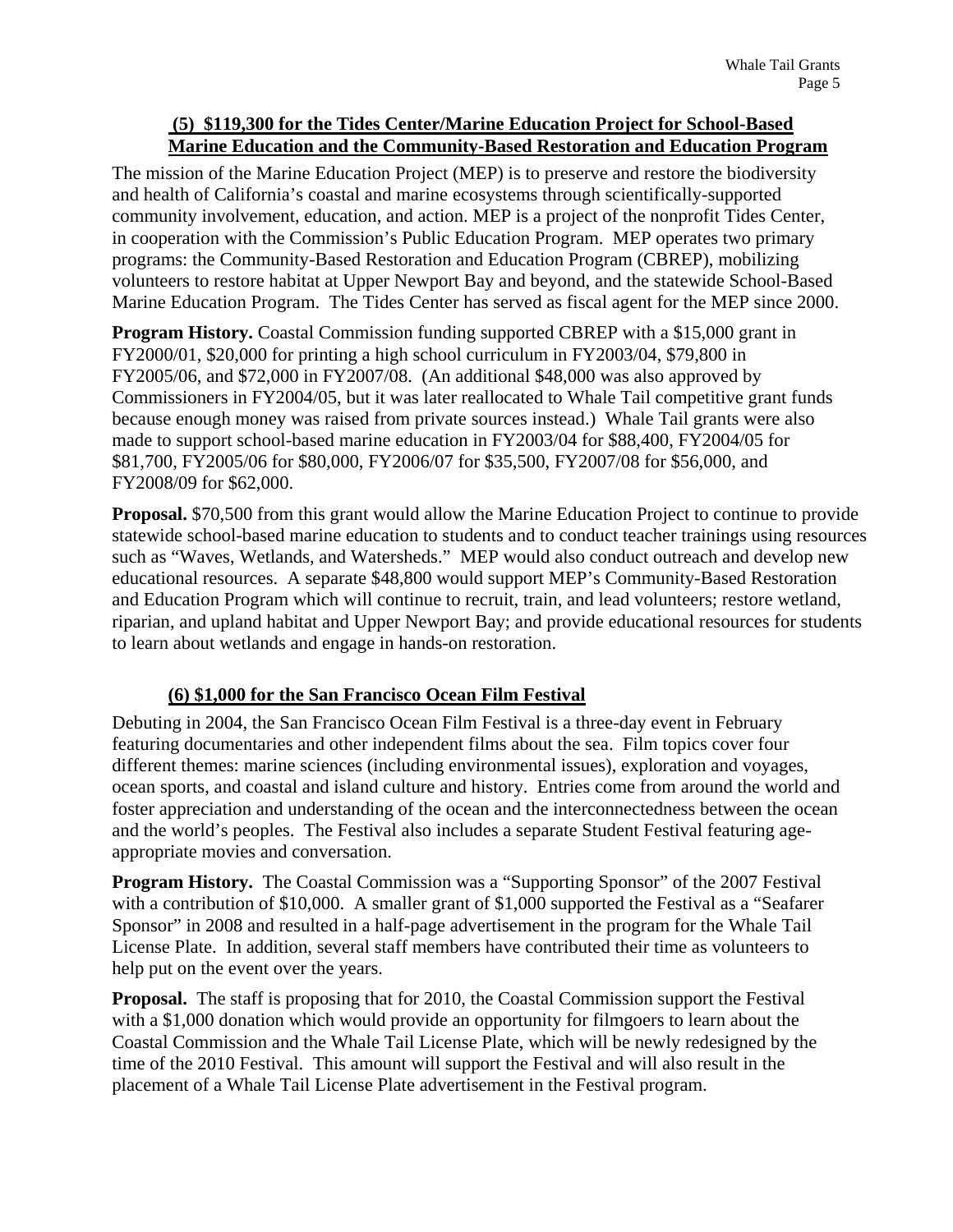#### **(7) Up to \$60,000 for Camp SEA Lab**

Camp SEA Lab is an ocean science camp which provides an intensive setting where children live and play together as they learn about the ocean, marine science, environmental stewardship and conservation, and the Monterey Bay National Marine Sanctuary. Camp SEA Lab serves youth ages 8-16 and offers them hands-on science activities while introducing them to career opportunities in marine science. Fees are on a sliding scale and a significant percentage of campers receive scholarships to attend. Camp SEA Lab offers day and residential summer camps, an outdoor science school, a spring break day camp, family camp, and special teacher trainings. University Corporation at Monterey Bay (a nonprofit corporation serving California State University, Monterey Bay) receives funding on behalf of this project.

**Program History.** The Commission has awarded SEA Lab eleven Whale Tail grants: \$25,000 in FY1998/99, \$45,000 the following year, and \$60,000 in FY2000/01 through FY2008/09. In July 2000, SEA Lab conducted a pilot program, and the camp was launched for the public starting in the summer of 2002. During the most recent year, Camp SEA Lab served over 1,200 youth.

**Proposal.** Camp SEA Lab's most recent funding from the Coastal Commission has a grant period of May 1, 2008 – April 30, 2009. The scope of work of this grant includes developing a financial plan illustrating how it can become less dependent on Whale Tail grant funds in the future. The financial plan is due by the end of January 2010. The staff wishes to make an exact funding recommendation for Camp SEA Lab's FY2009/10 grant after reviewing this financial plan. The staff therefore recommends the Commissioners authorize a grant of up to \$60,000, with the final amount to be determined by the Executive Director.

# **B) APPROVAL OF RESERVE TO ALLOCATE AT A LATER DATE**

#### **(1) \$20,000 to put into temporary reserve**

In order to maximize flexibility, staff recommends that the Commission set aside a temporary reserve for several months.

**Program History.** Commissioners approved a temporary reserve in FY2001/02 when \$8,000 was set aside in case it was needed for unanticipated expenses associated with completing the "Waves, Wetlands, and Watersheds" curriculum. Another reserve of \$20,000 was approved in FY2003/04 in case it was needed to produce the "Our Wetlands, Our World" high school curriculum. Commissioners later approved using both reserves for those designated purposes. Other reserves set aside in FY2004/05 and FY2008/09 ended up not being needed and were added to the funds available for competitive Whale Tail grants later in the year.

**Proposal.** Staff recommends maintaining funds in a temporary reserve to keep a small amount of grant funding available for potential opportunities which may arise. After determining whether these reserve funds are needed, staff will return to the Commissioners before the end of the fiscal year to request allocating these funds. If not needed by any other project, staff will add the extra funds to the budget for the Whale Tail competitive grants program.